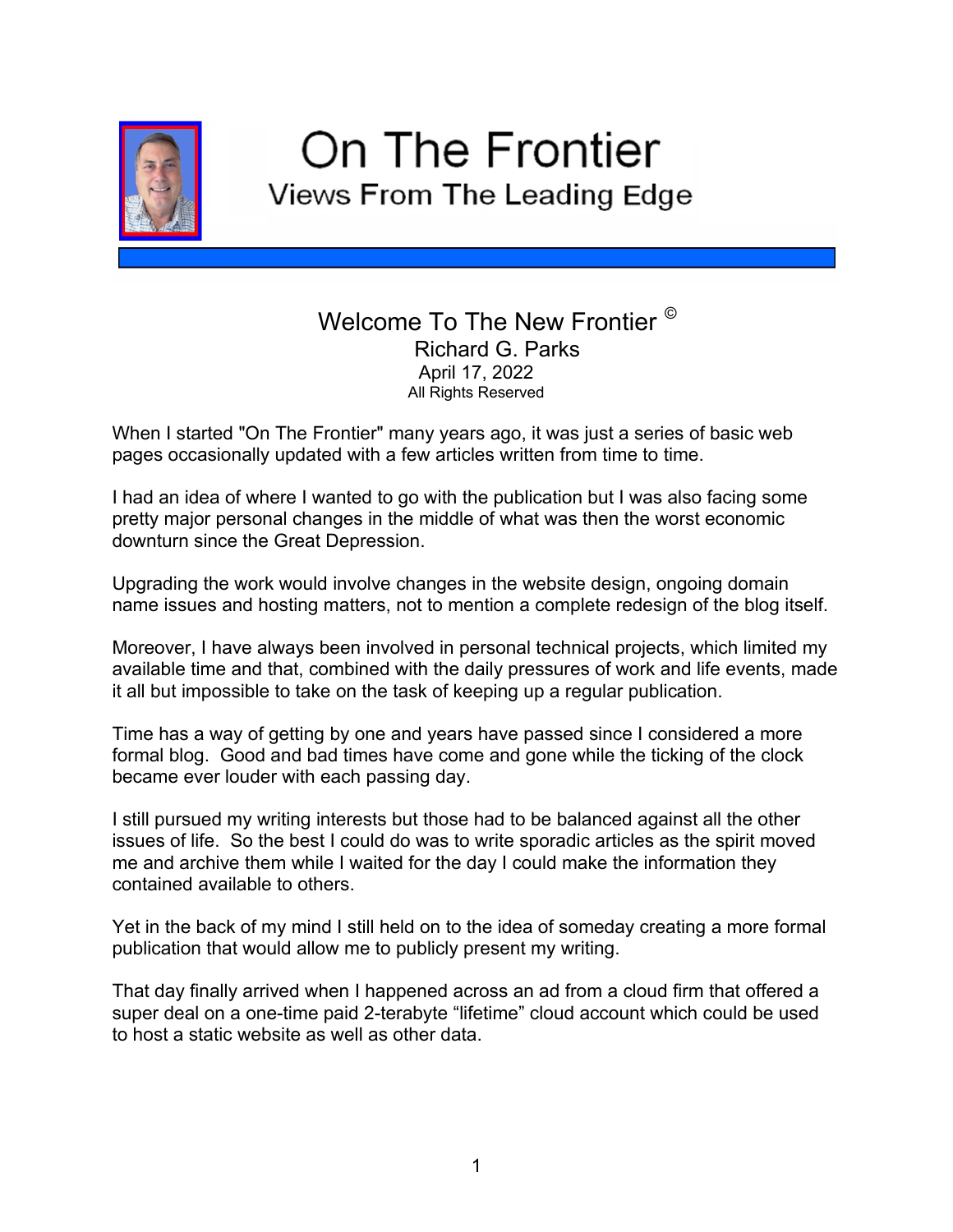This piqued my interest, as it would eliminate constant ongoing web page maintenance, hosting issues and costs typical of most websites.

I was familiar with Hyper Text Markup Language (HTML) coding and had used a number website design applications that made it unnecessary to do all the HTML coding manually. But constant "upgrading" of HTML itself and incessant changes in website applications and browser software made ongoing website design and maintenance a real pain in the behind.

Having built and maintained websites previously, I knew well what a time-waster HTML websites were. Worse, as HTML and browsers evolved, users were forced into constant upgrading and maintenance tweaks or else had to accept the fact that in due course their existing work would become inaccessible as browsers no longer worked well with older HTML coding and formats - in spite of contrary claims by the industry.

Unfortunately, in my time, the IT industry is itself characterized by galloping obsolescence and none of the players in the field seem to appreciate that constant change across the board can be destructive and even self-defeating.

At some point it just becomes too cost and time intensive to keep "upgrading". What I needed was some format or platform that would continue to work without constant maintenance for long periods of time across the changing IT landscape.

HTML itself was developed in the late 1980s or early 1990s (depending on whose history you accept) when microcomputers, as they were called at the time, were just beginning to emerge as mass marketed products. This was critical to the development of the Internet during that same time period since computers and data connections of the day were barely adequate and extremely slow.

Portable Document Format (PDF) came a little later and was developed in the late 1990s. It first emerged as a proprietary platform to allow document sharing across wildly incompatible computer hardware and software prevalent "back in the day". PDF did what it was designed to do very well and was hugely successful. In 2008 it finally became an open source standard and PDF readers are now nearly universal.

Early on I had tried using widely available blogging tools and services with spectacularly dismal results. These failures also factored into my deliberations.

Popular blog software and blogging services are typically designed to be all things to all people. As a result, they end up being overly complicated, difficult to use and force the publisher to accept pretty severe restrictions on publication.

A lot of blog software (like server-based versions of Wordpress) is heavily tied to host resources. Anyone who has ever experienced a server glitch or moved to a new hosting service can tell you what a disaster server-side resources can be.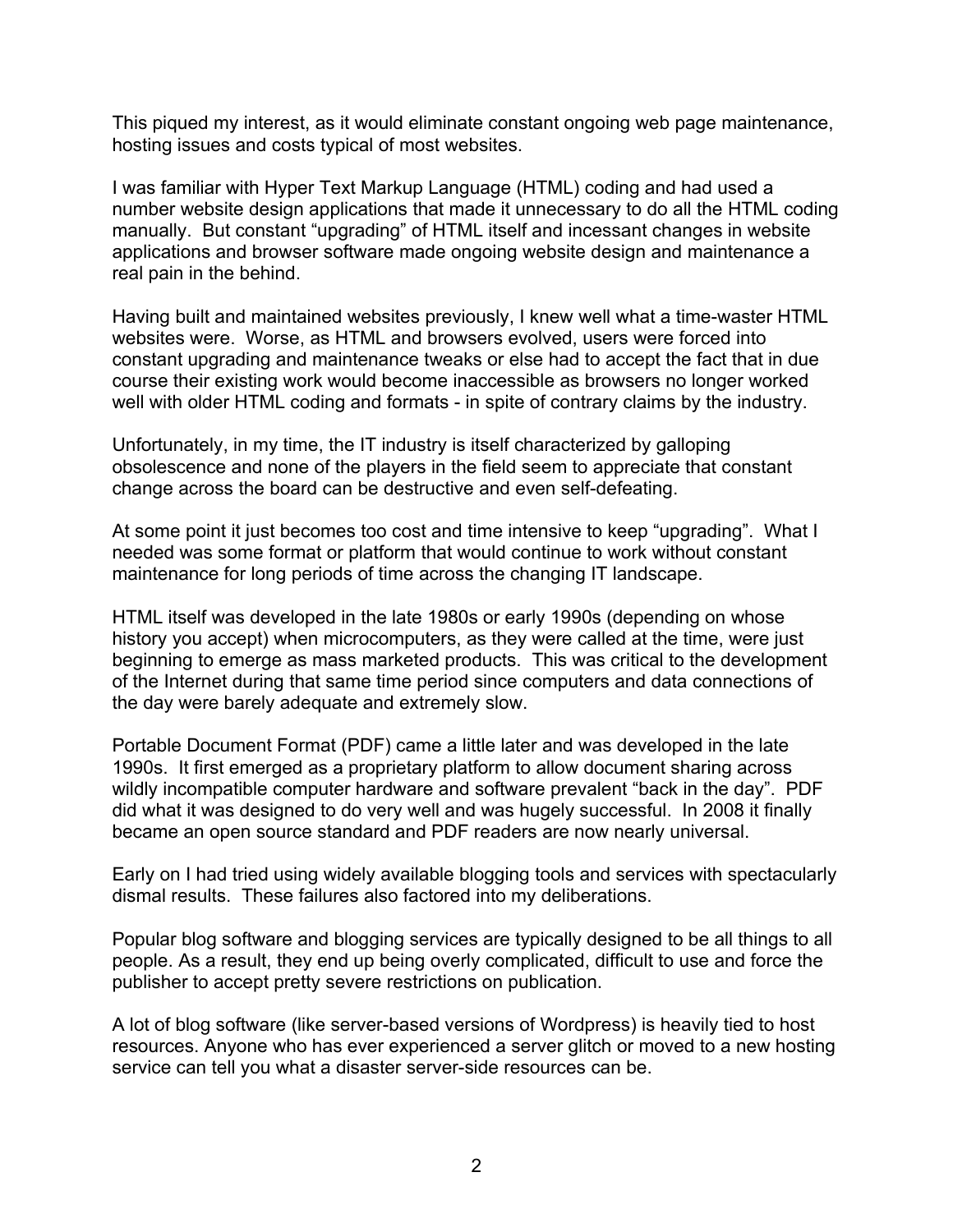Online blogging services are more portable but most are pretty severely limited as well. They also have tricky rules, often governed by arbitrary and capricious corporate decisions and policies.

I once tried an online commercial publishing service where I expressed some controversial opinions and found myself excommunicated from the service with no appeal possible.

I've thus learned valuable lessons over the years about what happens to bloggers using these services when they don't tow the corporate party line while publishing. There are numerous examples like mine where bloggers got kicked off the online services for exercising their free speech rights under the U.S. Constitution.

Anybody who speaks the truth will gore somebody's sacred cow sooner or later and many corporate interests have very little regard for either the truth or free speech.

I also wanted to explore all the related aspects of the ideas behind my website and blog, including special projects and commercial products. Such elements usually mean lots of limitations due to software or service restrictions. The last thing I wanted was that kind of frustration.

After mulling the problem over for awhile, I began to wonder if it might be possible to use PDF to construct a basic static website suitable for publishing my work.

HTML had by this time evolved into a coding nightmare, incorporating Javascript (JAVA), cascading style sheet (CSS) formats and even more weird stuff as changes prompted by online video, augmented reality, virtual reality and other new developments took hold.

Moreover there always seemed to be one problem or another with HTML rendering that led to strange page layouts in different browsers, page size problems and a host of other frustrating issues.

Since PDF was simple to work with, stable and was specifically developed for use across different computer systems and incompatible application software, it seemed like a good alternative to the tangled mess that HTML had become.

So I engaged in some PDF web page experimentation, tried out various PDF applications and some of the more modern word processors capable of exporting documents to the PDF format. PDF allowed for easy page construction, stable formatting, hyperlinks and export of new documents directly into PDF format.

As a result of these experiments, I concluded that PDF had matured enough to be used as a website platform that removed the drudgery and frustration of HTML web page design.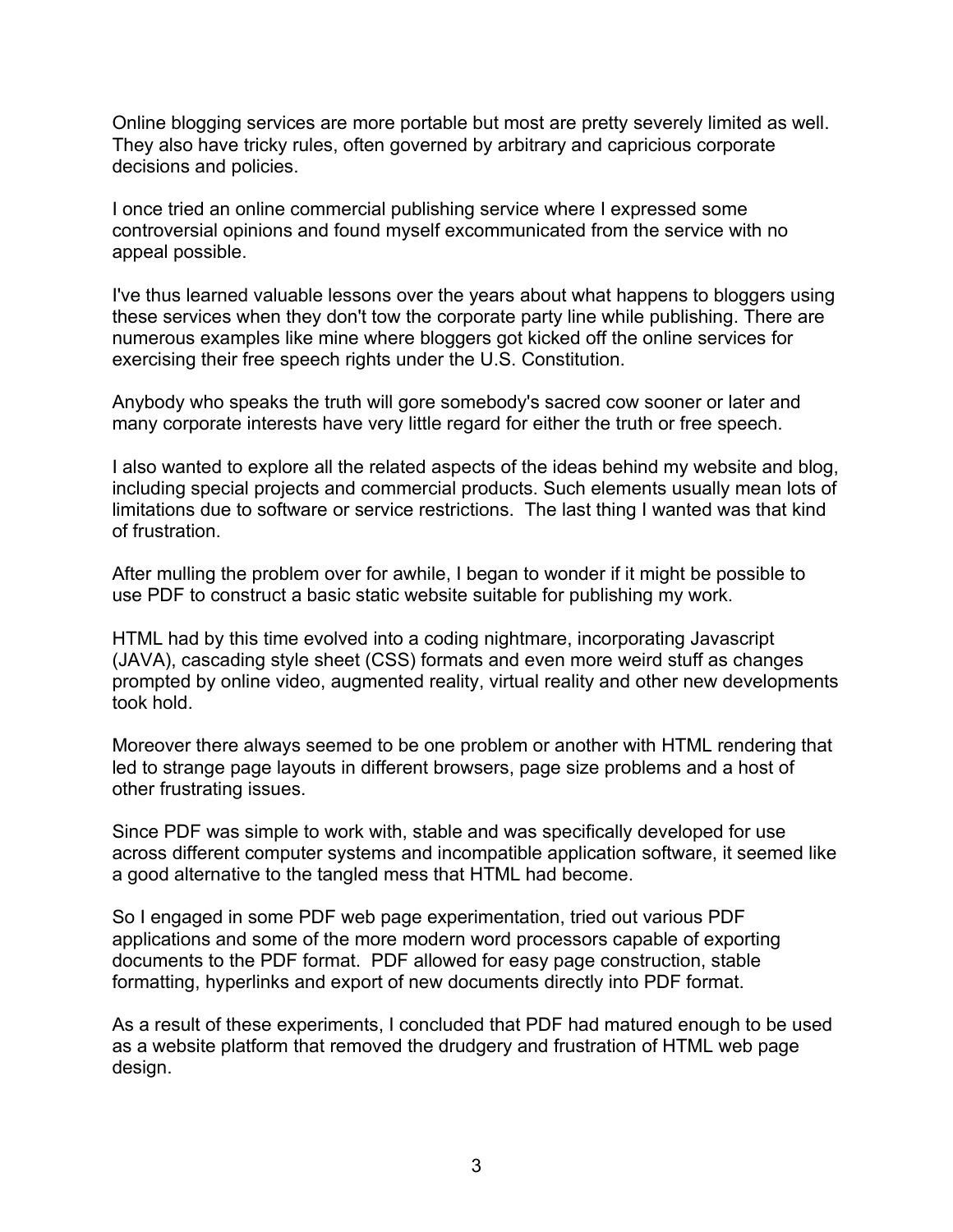While PDF is nowhere near as flexible as HTML and is also slower to load, it has the clear advantage of making web page design simple again. Because of my specific application and the fact that PDF readers, along with high-speed Internet connections, are nearly universal in most developed places at this point, it seemed that a static PDFbased website could be built and successfully deployed.

The key to developing such a website is to keep the pages as light as possible. Since I wanted a professional appeal to the site, which included images, that meant I had to design simple but good-looking single web pages with links to switch between them.

There is also another lesser-known problem with some images - personal pictures. I wanted an image of myself in the header but experience has taught me that online images are misused in a variety of ways - some criminal or even dangerous.

So large, clear personal pictures were out. I decided to use a thumbnail image made some time ago and reduced the resolution almost to the point of pixelation. Although not as satisfying as a large, clear and recent picture, this sort of image helps to ensure that it will be nearly useless to those who might be tempted to misapply it.

That solved most of the technical problems and all that remained was to convert my previous work to PDF formats. That has proved to be by far the most difficult task, however.

Times change and what was once unknown becomes known. Old ways of thinking become new ways of thinking and what was once important and obscure becomes mundane and obvious. And people evolve as well. As is so often the case, one's thinking changes in light of new understanding.

Yet an article or other publication is essentially a snapshot and does not evolve as does its author or with the passage of time. In reading many of my old documents, I found myself cringing at the occasional simplistic reasoning and naiveté.

But these shortcomings can also be overshadowed by a certain prescience reflected in these older writings, validating the vision that drove me to draft them in the first place.

In the end, aside from the mechanics of adding headers along with correcting text and formatting errors, I decided to present them mostly as they were written - some without any changes at all. The most important change, however, is the blog's new look. It is sleeker than the old version and, of course, has a new format.

So I decided to avail myself of the "lifetime" cloud account offer in order to publish my work for some very practical reasons, not the least of which was universality, cost and longevity. A good question is if "lifetime" refers to the lifetime of the subscriber or the lifetime of the offering company, however. Probably whichever comes first.